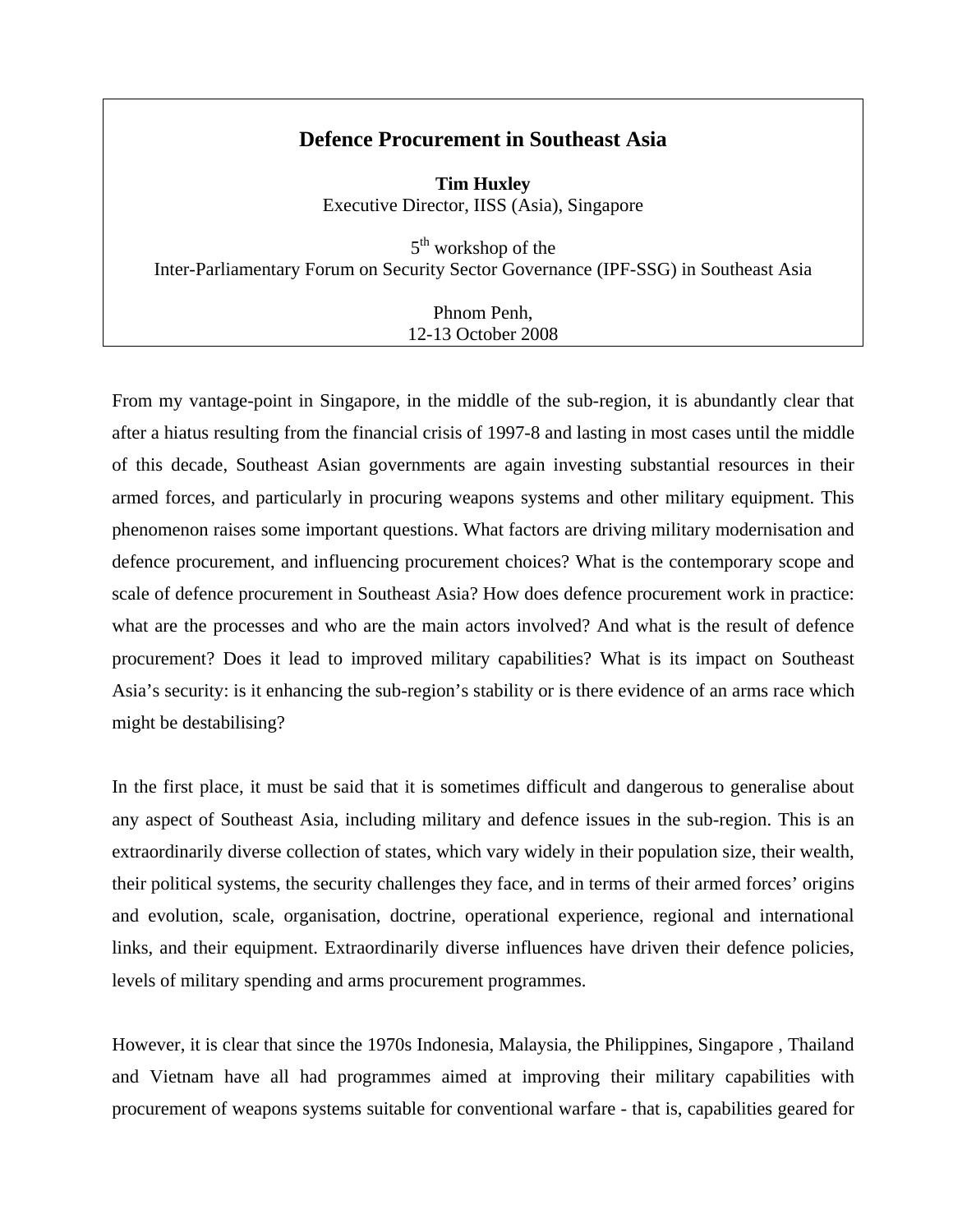war with other states - playing a prominent role in this process euphemistically referred to as 'military modernisation'.

For armies, this meant not only modernising equipment inventories but by the 1990s also developing rapid deployment components. (These rapid deployment forces were, of course, potentially useful for maintaining internal security as well as for external defence). But much more striking were the expansion and modernisation of Southeast Asian navies and air forces. During the 1980s and 1990s, Southeast Asian states started to purchase larger surface warships, anti-ship missiles, submarines, maritime patrol aircraft and multirole combat aircraft. At the same time, most Southeast Asian governments have intended that lower intensity operational roles such as internal security and coastal protection should increasingly be delegated to paramilitary forces. But persistent and in some cases widening low-intensity challenges on land and at sea have meant that Southeast Asian armed forces have often been unable to relinquish their traditional constabulary roles.

The regional financial crisis a decade ago severely undermined the ability of major Southeast Asian states – Indonesia, Malaysia and Thailand – to fund the military procurement seen as necessary to modernise their armed forces. For the first half of the current decade, this left Singapore as the only Southeast Asian state allocating substantial resources for purchasing new equipment and developing new capabilities. Indeed, Singapore has been committed to not just modernising but to transforming its armed forces to maintain their combat advantage over potential regional adversaries. I will return to this point later. With economic recovery in recent years, however, the larger Southeast Asian states have increased their defence spending again, allowing them to resume military modernisation and procurement plans that had been postponed.

## *Rationales for military modernisation and procurement*

It is fairly clear that most Southeast Asian states' military modernisation plans had their origins during the Cold War, which attained its zenith in this part of the world with the Soviet-backed Vietnamese occupation of Cambodia during the 1980s. This coincided with a major spurt in noncommunist Southeast Asian armed forces' modernisation efforts. However, factors related to the Cold War provided declaratory justifications *but not reasons* for many aspects of most noncommunist Southeast Asian states' defence policies and military procurement programmes.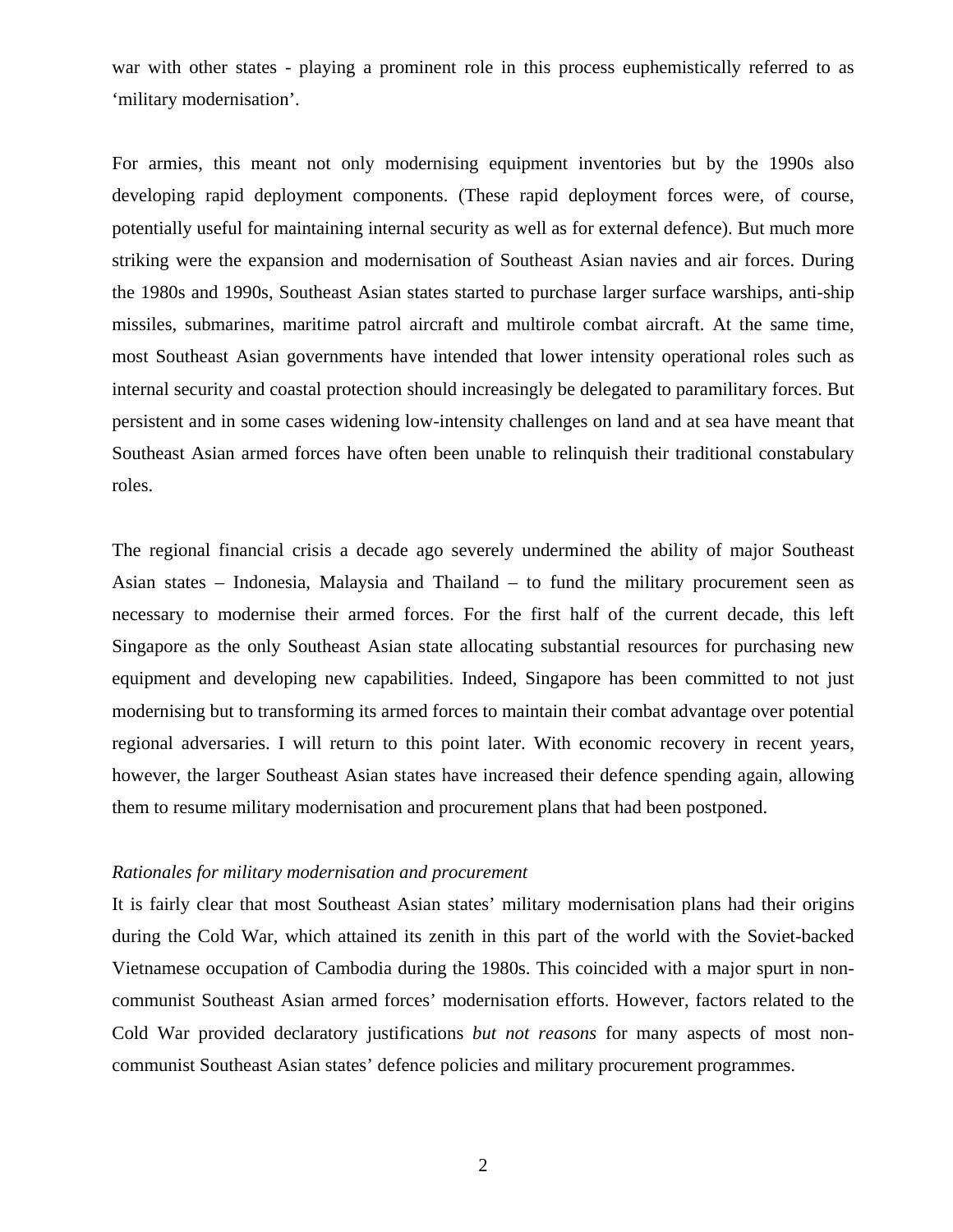In reality, these programmes were generally not responses to particular threats but rather reflected long-established rationales, which continue to play key roles in defence policy-making and decisions on military procurement to this day. Some of these rationales are essentially domestic and unrelated to external security considerations. Growing economies have increased the funding available to all government departments, including defence ministries and armed forces. Southeast Asian governments have often viewed military modernisation as an important aspect of overall national modernisation with the long-term aim of securing the trappings as well as the substance of developed country status.

Developing national defence industries – which require a market in the national armed forces - has sometimes been seen as an important component of national industrial strategy. Attemting to build up national defence industries, often in the vain hope of achieving 'national self-sufficiency' in defence production (something that even major Asian powers such as China, India and Japan are incapable of) has been a declared goal for someSoutheast Asian states. Even if self-sufficiency is illusory, however, local defence industrialisation strategies may be a way of ensuring that not all procurement spending leaves the country and that some feeds back into the national economy, boosting employment and skills levels. Most states demand industrial offsets (usually but not always intended to benefit the defence sector of local industry). These offset requirementsmay be a significant influence on procurement choices, but are seldom the most important factor. But why have national defence industries so bltantly failed to thrive in Southeast Asia (except in Singapore)? A partial explanation may be that politicians and senior military officers do not derive lucrative commissions from local, mainly state-owned local industry.

In some cases, the military has either been in power, has recently withdrawn from a political role, or is threatening to stage a coup: each case provides a reason why the views and wishes of the armed forces' leadership should be given great weight in deciding military funding levels and appropriate force structures. In some Southeast Asian states, long-term internal security challenges – often ethnic rather than ideological in nature – provided rationales for maintaining well-funded and well-equipped armed forces. International defence suppliers' pressure and slush-funds have contributed to a culture of corruption amongst some Southeast Asian politicians and senior military officers involved in making force structure and procurement decisions. Legislation in the United States and Europe has helped to control the problem, but has not removed it as a factor influencing procurement.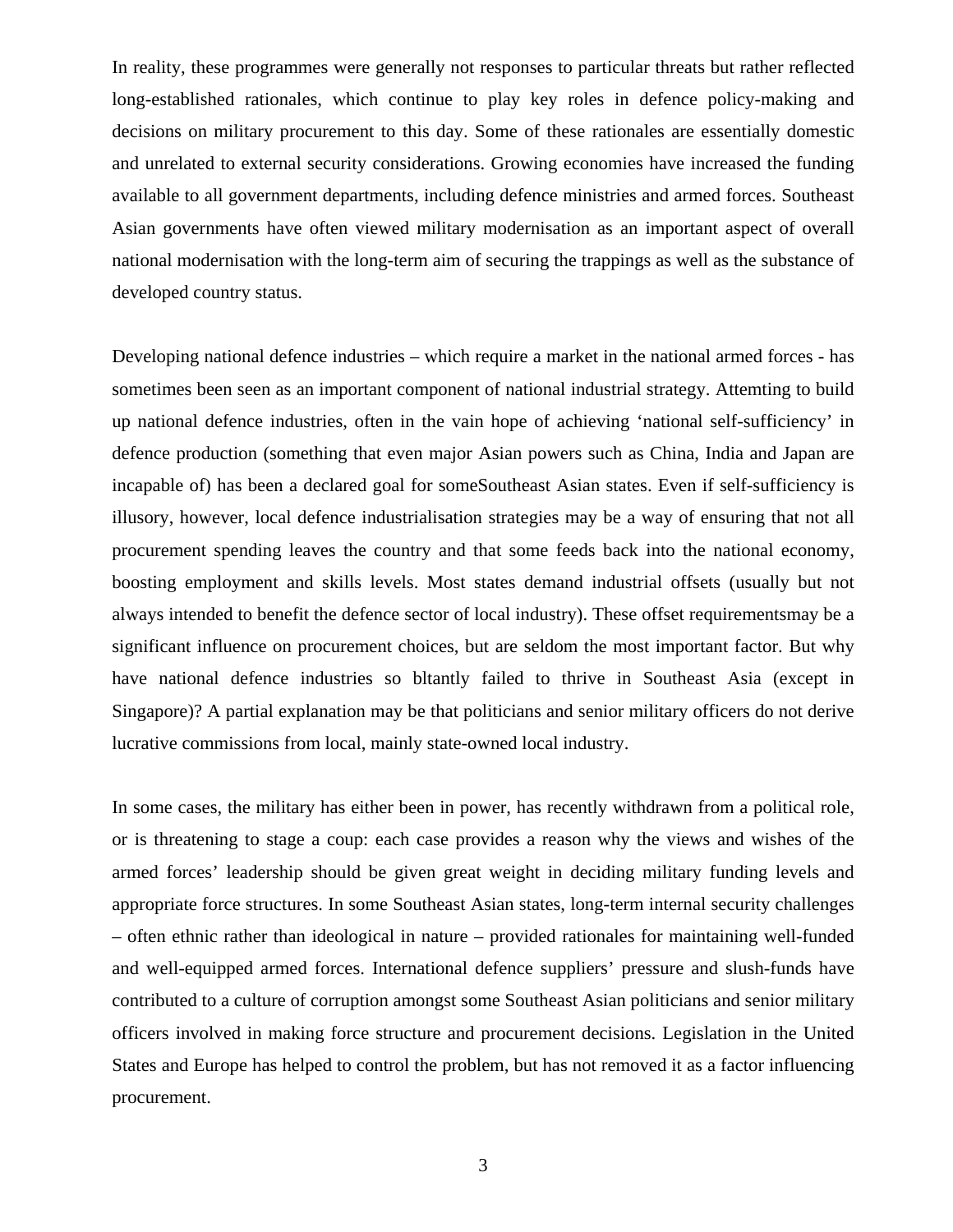Other considerations have also been influential. Crucially, Southeast Asian states' military modernisation efforts have represented part of a gradual, long-term adjustment to a regional strategic environment that has been evolving towards greater strategic multi-polarity and uncertainty since the late 1960s, when President Nixon announced the so-called 'Guam doctrine' under which the United States' Southeast Asian friends could not expect large-scale intervention by US ground forces to prop them up in the face of internal or external security threats. The United States has remained a key player in regional security. The Philippines and Thailand are classed as major non-NATO allies, and Singapore has an important bilateral security agreement with Washington. The US is also involved in multilateral regional structures such as the ASEAN Regional Forum, the IISS Shangri-La Dialogue and the Western Pacific Naval Symposium. Though some are loath to admit this, most if not all Southeast Asian governments have felt reassured by the US strategic presence in the Asia-Pacific. Yet there is a sense in Southeast Asia that US power is declining and that other powers – notably China, but also perhaps India in the longer-term - are increasingly important. This sense of US decline has become more pervasive than ever during the present decade. The 'war on terror', including the intervention and subsequent wars in Afghanistan and Iraq has been particularly counterproductive for US influence in parts of Southeast Asia. A sense of the weakening economic position of the US, crystallised in the crisis of 2008, has reinforced perceptions of a shifting balance of power.

In sum, Southeast Asian governments know that they cannot and, in many cases, do not wish to rely on the US to provide for all their security needs and this provides a further rationale for attempting to develop new military capabilities as a hedge against an increasingly uncertain future. In part because of the importance of remaining on good terms with China for economic reasons, and in part because of confidence that it will be possible to integrate Beijing into diplomatic mechanisms such as the ASEAN Regional Forum, ASEAN Plus Three and East Asian Summit and thus become a responsible stakeholder in Southeast Asian security. Southeast Asian states generally do not think in terms of engaging in 'balancing' behaviour in relation to the People's Republic either through alliance with the US or through transforming ASEAN into a military alliance. Nevertheless, some Southeast Asian governments – notably Vietnam's – are attempting to develop military capabilities that signal intent to defend their national interests against Chinese pressure.

Within Southeast Asia, there has also been a perennial and widespread concern to 'keep up with the neighbours' for both prestige and military reasons. This is archetypal behaviour for relatively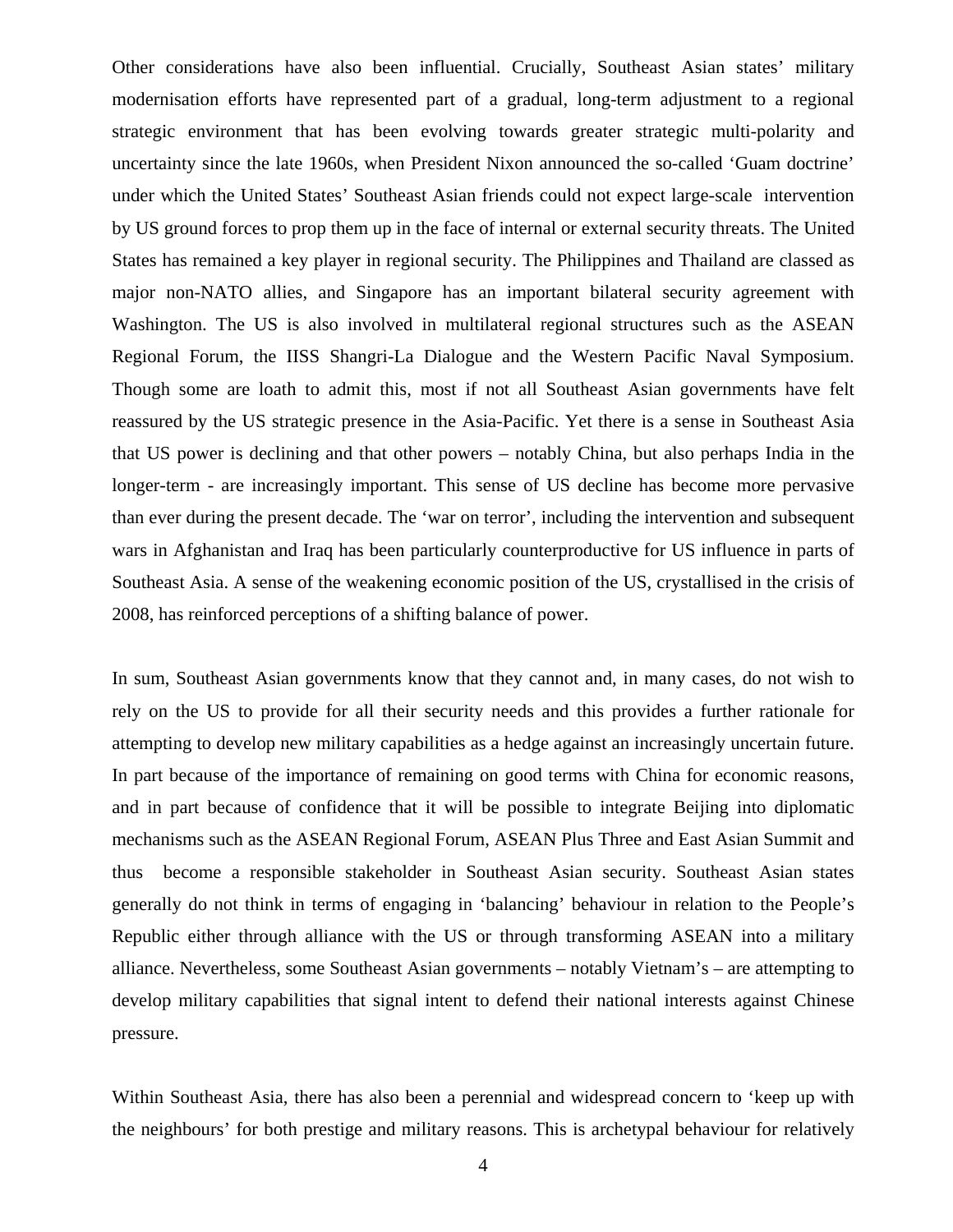young states with insecure governments that are not held properly accountable for their defence spending and procurement. Possessing and displaying high-profile military equipment such as modern fighter aircraft and main battle tanks becomes a matter of national status. However, beneath the surface there is another reason for keeping an eye on neighbouring states' military programmes and sometimes making military procurement decisions in response. Southeast Asia is replete with bilateral disputes, tensions and distrust among its constituent states. Many of these tensions derive from colonial-era boundaries, but some have resulted from post-colonial disagreements. It is strikingly true that there has been no major armed conflict between members of ASEAN since the organisation was set up in 1967. But there have been border clashes, naval stand-offs, and reactive military mobilisations involving neighbours. It is clear that certain pairs of Southeast Asian states have made and still make serious plans for war with each other. It would be putting it too strongly to say that there has been an 'arms race' within Southeast Asia, but there is certainly much evidence of reactive military procurement. Indeed, in recent years politicians and military leaders have sometimes explicitly justified procurement decisions with reference to neighbours' purchases of similar equipment.

### *Making procurement decisions: actors and processes*

There is little consolidated information in the public domain regarding how defence procurement processes in Southeast Asian states work, and precisely which actors are involved, as opposed to data on the specific types, quantities and costs of equipment procured on the international market. Procurement decisions more often than not seem to emerge from the 'black boxes' of defence ministries and military headquarters. However, it can be assumed that in broad outline the process in Southeast Asian states is broadly comparable to what we know about defence procurement elsewhere. Governments, taking advice to a greater or lesser extent from their military, foreign affairs and ntelligence establishments, set the broad parameters of defence policy including the size, structure and strategic orientation of the armed forces, in accordance with nationalstrategic outlooks based on ideology, perceived geopolitical interests and available budget.

The armed forces, singly or jointly, and more or less under the supervision of defence ministers and their senior officials, then have considerable leeway to define the type and quantity of equipment and services that the armed forces need to execute their assigned roles effectively. From this process, operational requirements emerge and these trigger a procurement process characterised by a greater or lesser degree of complexity and transparency. However, given the oftstated requirement for security in the defence sector, the degree of openness in procurement may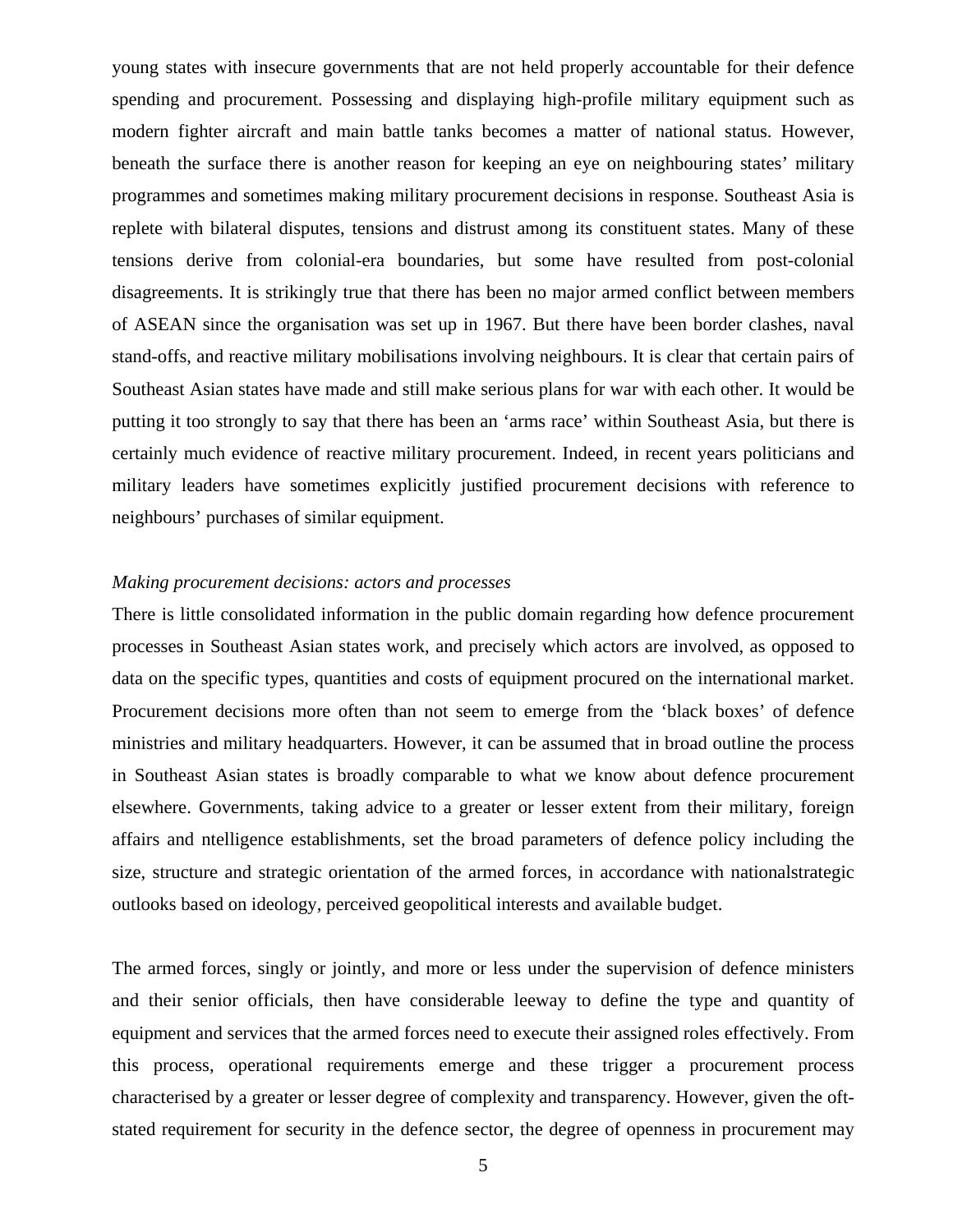be limited even in liberal democracies. Secrecy in the procurement process, justified on security grounds, may be used as a cover for incompetece or corruption. Indeed, the traditional lack of transparency in the defence sector provides an ideal environment in which corrupt practices may thrive if adequate checks and balances are not present.

Like Southeast Asia's political and bureaucratic systems, its defence procurement practices nevertheless vary considerably in detail from state to state. Reflecting its relatively high level of defence spending and its advanced military capabilities, Singapore's defence procurement system is almost certainly the most sophisticated and professional in Southeast Asia. The intricate procurement system is managed by specialist Ministry of Defence agencies and involves computerised scoring of bids as well as detailed technical assessments of contendors for contracts taking into account capability, price, life-cycle logistic support requirements and the potential involvement of the local defence industry. (I provide a fairly detailed account of the process in my book, *Defending the Lion City*). Major procurement decisions - for example, the competition for a new combat aircraft conducted earlier this decade - are however ultimately subject to Cabinet approval because of the scale of funding required and possible geopolitical implications. There has never been any suggestion of malpractice in relation to major defence procurement by Singapore, although there have occasionally been examples of junior contracting officers being convicted for corruption in relation to minor acquisitions from local contractors.

In other Southeast Asian states, however, details of the defence procurement process are not as clear as in Singapore's case. However, the controversy in Malaysia over recent defence acquisitions (notably Scorpene submarines from France and Su-30 combat aircraft from Russia) has led the defence ministry there to clarify how the procurement system works, describing how 'exhaustive studies' of the contendors for the contracts were then placed before technical and price negotiation committees, with approval by the Attorey-General's department also being necessary before the Ministry of Finance approved the decisions and contracts were signed. However, these explanations have not stilled the debate or allegations of impropriety in the process.

In Myanmar the military controls every aspect of the state, starting with the armed forces, and defence policy including procurement. In Laos and Vietnam, national defence is the allocated preserve of militaries which are entwined with ruling communist parties. Though the Party imposes control through its ultimate command of the state budget, the armies which it dominates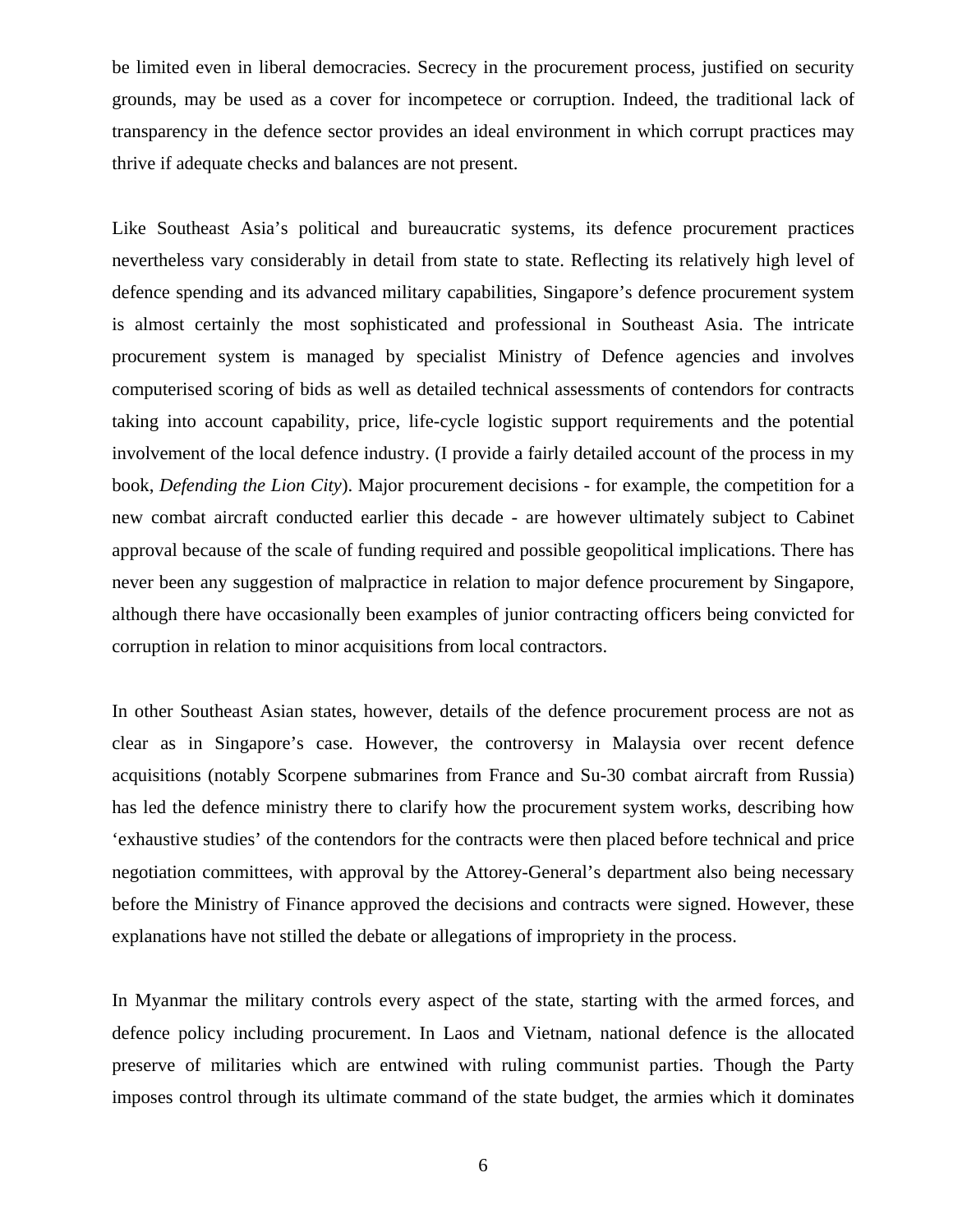and which contribute key personnel to the state's political hierarchy have considerable freedom to define strategic priorities.

In several Southeast Asian states, there has been considerable change in the defence procurement process over recent decades, reflecting major developments in the pattern of civil-military relations which have seen the ascendancy of democratic civilian governments in all three countries. While thae armed forces continued to play central parts in defining operational requirements, their role as overall arbitersof defence policy including procurement was circumscribed in the new political environment. In Indonesia and the Philippines, civilian governments have imposed control over the armed forces through legislation and institutional change which has brought some civilianisation within defence ministries from the ministers downwards, as well as scrutiny of defence policy including procurement by elected politicians in national legislatures. In Thailand, however, the 2006 coup effectively reversed a similar process. At the time of the return to elected government in early 2008, anew Defence Law yielded substantial authority to the military over thecdrafting, authorisation and management of their own budget, with important implications for procurement.

# *Defence spending and procurement trends*

The scale and scope of defence procurement depends above all on the availability of funding. In most, but not all, cases this derives from an annual defence budget, though in Southeast Asia there are cases of various types of extra-budgetary funding covering procurement. In some cases – for example contemporary Indonesia – the defence budget simply is not large enough to cover major procurement, which has to be funded by loans. In other cases, government may dip into national reserves to fund procurement. Finding out with accuracy how much Southeast Asian governments spend on defence in general is by no means always straightforward; uncovering the size of procurement budgets is considerably more difficult.

Between 1985 and 1996, the US dollar value of defence spending grew rapidly in Southeast Asia: by 45-60% in Indonesia, Malaysia, Myanmar and Thailand, and more than doubling in the Philippines and Singapore. Vietnam was the only major Southeast Asian not to increase its defence spending: indeed, the withdrawal of Soviet aid caused a decline of around 70%. Thee are difficulties in estimating and comparing defence budgets in Southeast Asia. Nevertheless, during the early and mid-1990s it seemed fairly clear that military spending by each of the sub-region's four 'big spenders' (Indonesia, Malaysia, Singapore and Thailand) was roughly equivalent at around US\$3.5-4.5bn annually. The Philippines was spending only around US\$1.5bn.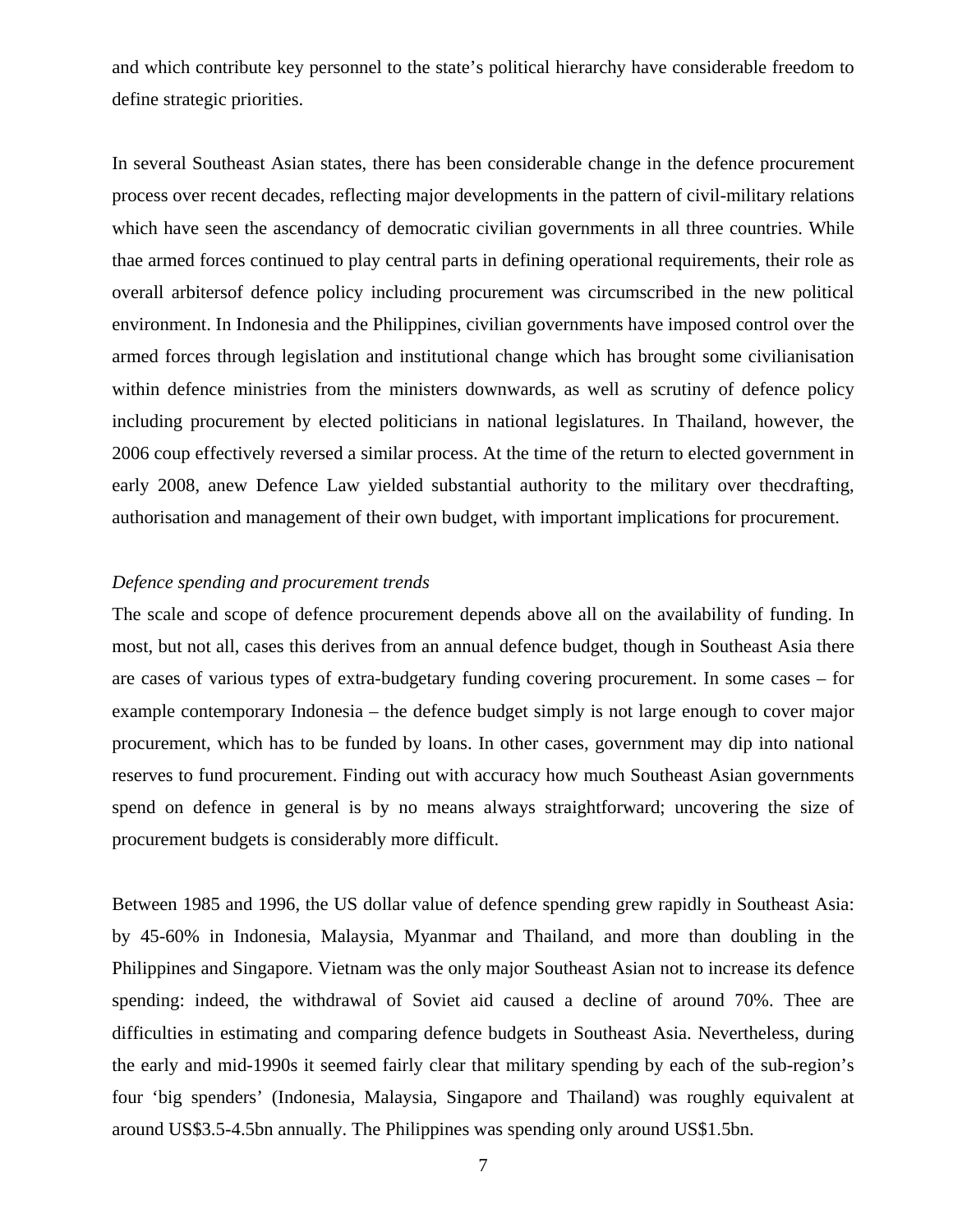The economic crisis which struck the region in 1997 drastically reduced overall economic growth and cut state revenues, forcing Southeast Asian governments to curtail defence spending and procurement drastically. At the same time, local currencies' depreciation against the dollar substantially reduced the international purchasing power of remaining procurement funds.

The most seriously affected country was Thailand, where economic problems had begun to undermine the defence budget and procurement even before the 1997 crisis. In the Thai case, defence spending declined from US\$4.2bn in 1995 to US\$2bn in 1998. Innovative ways of funding defence procurement – notably through barter trade – were found, but in Indonesia, Malaysia and the Philippines as well as Thailand, the crisis forced governments to postpone or reduce armed forces' modernization plans. Major procurement projects were cancelled or shelved, though in some cases Southeast Asian armed forces were able to secure 'second-best' options.

As in many things, however, **Singapore** proved the exception in a regional environment of recession-induced defence cutbacks. Despite the severe if temporary impact of the crisis on Singapore's growth, in 1998/99 the city-state's defence budget was increased significantly, and in 1999/2000 and 2000/2001 was held at more or less the same level. In 2001/02, year-on-year increases began again. Though Singapore's military procurement plans were apparently stretched over longer timeframes because of the recession, there was no significant hiatus in the overall 'SAF2000' modernization project. This had been adopted in 1988 as the result of a major force structure review, and emphasized the importance of maintaining and where possible enhancing the Singapore Armed Forces' technological advantages over potential adversaries (primarily immediate neighbours) particularly by developing advanced C4, ISR and logistic capabilities. While such projects continued behind the scenes, more obvious evidence of Singapore's steady investment in defence included continuing major procurement programmes involving combat aircraft and naval vessels.

During the current decade Singapore has stood out more than ever in the region because of its efforts to develop its armed forces. Singapore's defence spending has increased substantially and steadily during the current decade, to US\$7.8bn in 2008/9, by far the largest military budget in the sub-region. Evidence of Singapore's steady investment in defence has included continuing major procurement programmes. The last of six *Formidable*-class frigates was delivered in August 2008; all the vessels will be commissioned by early 2009. Later in 2009, the first batch of F-15SG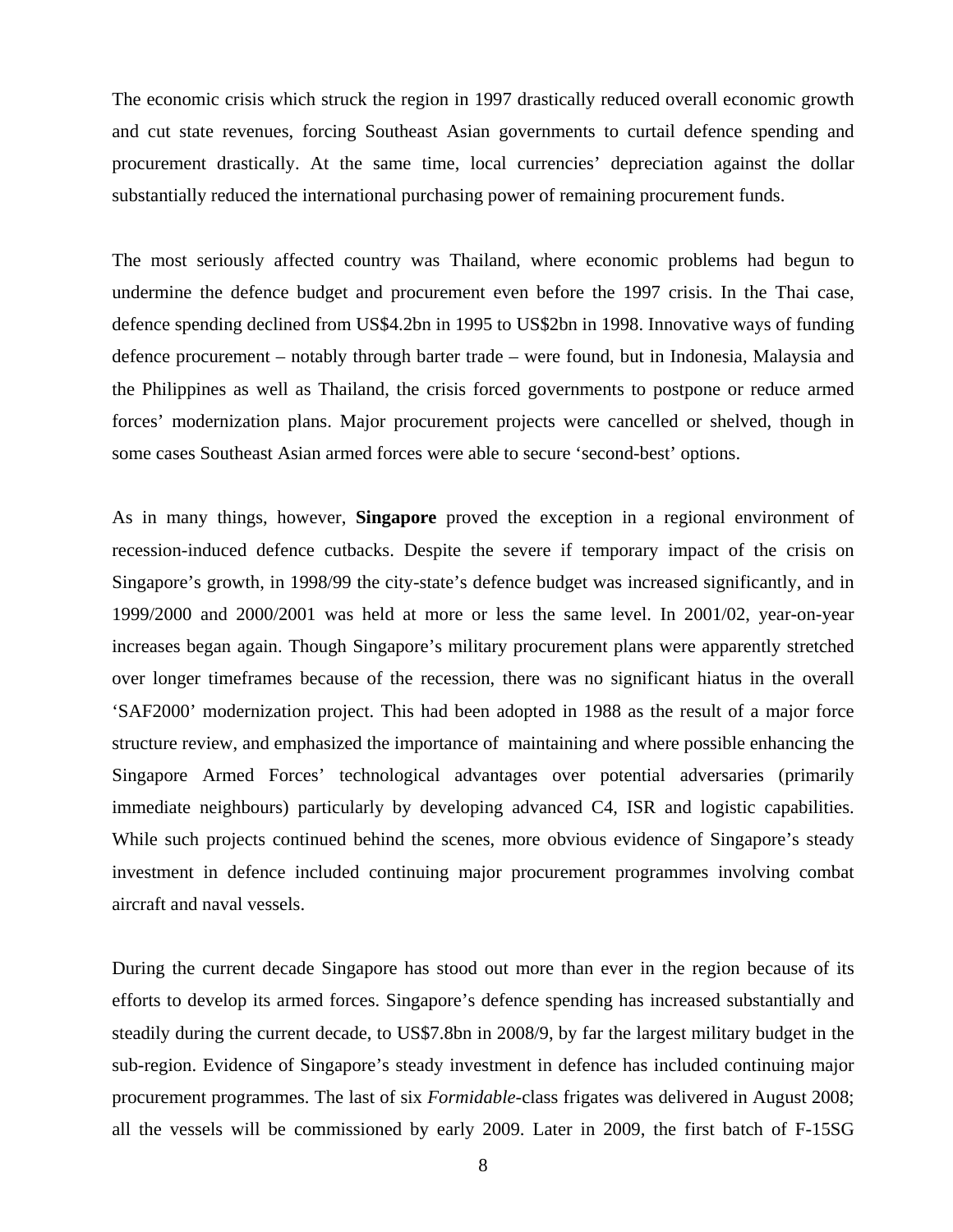combat aircraft, out of 24 ordered so far, is expected to be delivered to a Singapore air force training squadron in the United States. Delivery of four Gulfstream G550 Conformal Airborne Early Warning Aircraft is also expected during 2009, with operational capability following in 2010. In July 2008 Singapore's defence ministry eliminated the British Aerospace *Hawk* 128 from its advanced jet trainer competition, leaving the Alenia Aermacchi M-346 and the Korean Aerospace Industries/Lockheed Martin T-50 as the contenders. Singapore continues as a Security Cooperation Participant in the US-led F-35 (Joint Strike Fighter) development programme, but a claim in July 2008 by Major-General Charles Davis, the programme's manager, that the city-state required 100 of the aircraft seemed unrealistic. Singapore is known to be interested in the RQ-4 *Global Hawk* UAV for maritime reconnaissance, but no decision has been made to procure the system.

Nevertheless, with gradual economic recovery, defence spending has begun to grow again in Malaysia, Indonesia and Thailand. In **Malaysia**'s case, defence spending is hard to assess because of the country's rather opaque budgeting system for development spending. However, defence procurement evidently recovered relatively quickly after the recession, allowing full-scale resumption by mid-decade of programmes suspended in the late 1990s. But even in Malaysia's case, some programmes were scaled down or stretched. For example, the ambitious project to build 21 New Generation Patrol vessels, mainly in local shipyards, was reduced to just six ships. The defence component of the Ninth Malaysia Plan (covering the years 2006-10) mainly funds equipment already ordered. All 18 Su-30KMM combat aircraft ordered in 2003 are scheduled for delivery by the end of 2008 together with eight MB-339CDs as lead-in fighter trainers, and four A400M heavy transport aircraft ordered in 2005 are due to be in service by 2013. The army's first main battle tank regiment equipped with PT-91Ms was working up to operational capability during 2008. The navy continues to train submarine crews in France with a view to bringing its two *Scorpene* boats back to the new base at Sepanggar Bay in Sabah during 2009-10, and four more locally-built Meko-100 type large patrol vessels should be commissioned by 2010. In August 2007, Malaysia ordered a second batch of 18 Avibras Astros II multiple rocket launch systems, which will allow the army to equip a second regiment.

Political turmoil during 2008, which has seen the parliamentary opposition dramatically strengthened, appears to have temporarily curtailed major procurement after opposition criticism of previous defence equipment contracts (notably that covering submarines). Nevertheless, the Ninth Malaysia Plan (covering 2006-10) allocates US\$4.4bn for military upgrading and important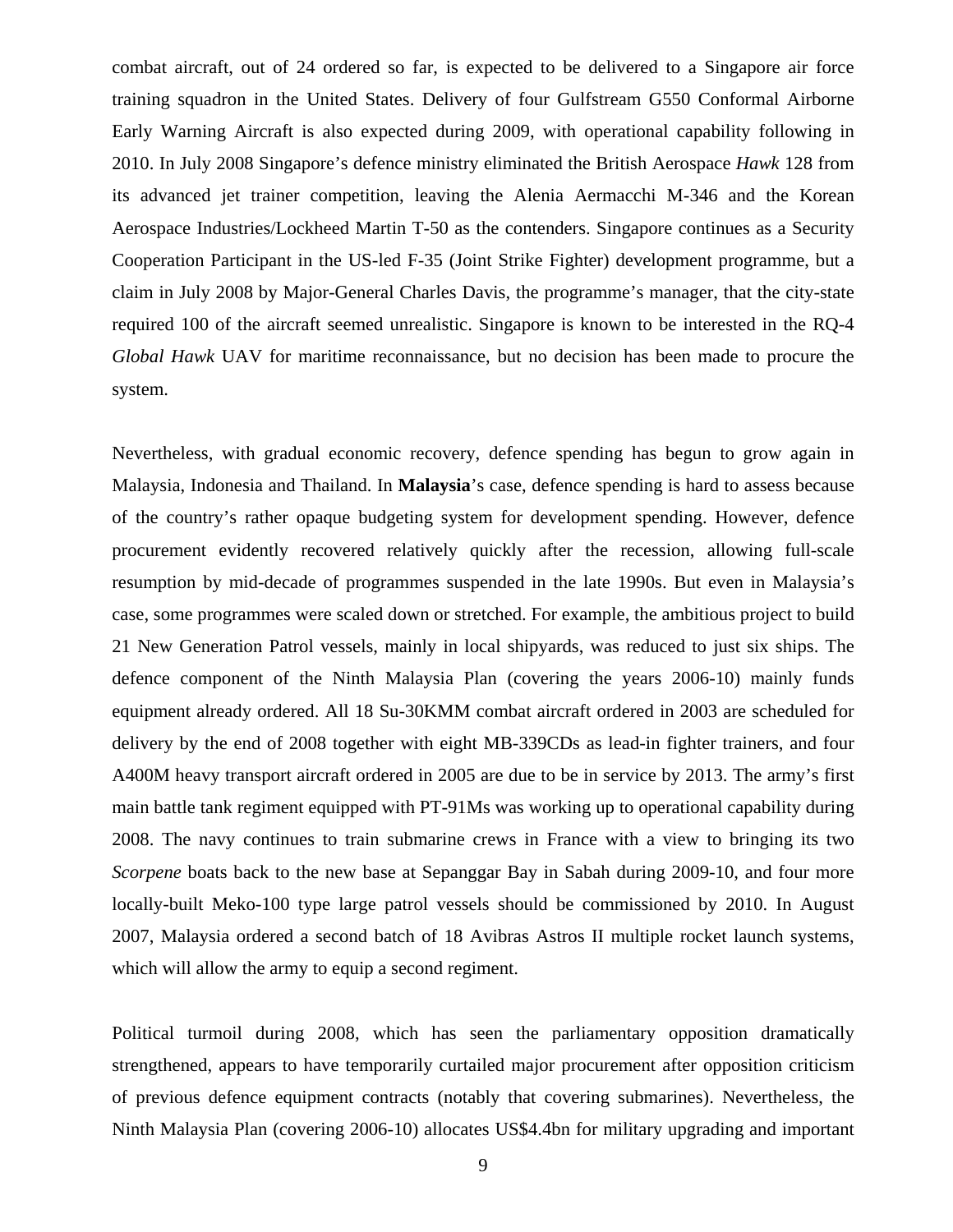contracts are pending. Most importantly, Malaysia has already signed a letter of intent for two British-built Jebat-class frigates, which are intended to enter service by 2015. In November 2007, the government asked for tenders to supply as many as 36 medium-lift helicopters for troop transport and SAR to replace the existing aging and accident-prone S-61A *Nuri* fleet which has been in service for 40 years. Other equipment likely to be ordered within the next one to two years includes new ATGWs and a battlefield management system integrated with command post AFV variants. In the longer-term, probably under the Tenth Malaysia Plan (2011-15), Malaysia's armed forces plan to acquire three LPD-type multi-role support ships, additional combat aircraft (either additional Su-30MKKs or F-18E/Fs), AEW aircraft, and new armoured vehicles.

Limited procurement budgets continue to limit the capabilities of **Indonesia**'s armed forces. Stronger economic performance allowed a significant increase in defence spending in 2007 (to IDR 32.6 trillion), partly to compensate for the government's success in reining in the armed forces' non-budgetary income from businesses. However, rising oil costs and inflation forced the government to reduce the original 2008 defence budget (IDR 36 trillion) by 15% to IDR 30.6 trillion (US\$3.3 bn). The proposed defence budget for 2009, announced in August 2008, amounts to IDR 35 trillion (US\$3.7 bn). Though this budget is considerably higher than the meagre funding allocated earlier in the decade, it is still inadequate for major procurement, whether domestic or international, which can usually only be funded after the negotiation of loans. The most militarily significant equipment being brought into service during 2008 is the Indonesian Armed Forces' first *Kobra* integrated low- to medium-level air defence unit, comprising a 50 km-range search radar, command vehicles, *Poprad* mobile anti-aircraft missile systems and ZUR-23 anti-aircraft guns. A second unit will be delivered in 2009. Between June and October, the army is scheduled to accept a further six Mi-35P attack helicopters, part of a US\$1 bn defence equipment package to be funded by Russian credit that then-President Putin and Indonesian President Susilo Bambang Yudhoyono agreed in September 2007. Under the same agreement, 20 BMP-3F IFVs for the Marine Corps will be delivered in 2010, funded by a loan from Russian state banks. However, there are apparently still no firm financial arrangements covering procurement of additional Mi-17 helicopters and two *Kilo*-class submarines included in the deal, or for six Su-30MK combat aircraft which come under a separate arrangement.

Other significant Indonesian procurement pending in late 2008 also largely depends on satisfactory financial or counter-trade arrangements. South Korea has indicated interest in supplying Indonesia with two ex-Korean navy Type 209 *Chang Bogo*-class submarines, as well as additional KT-1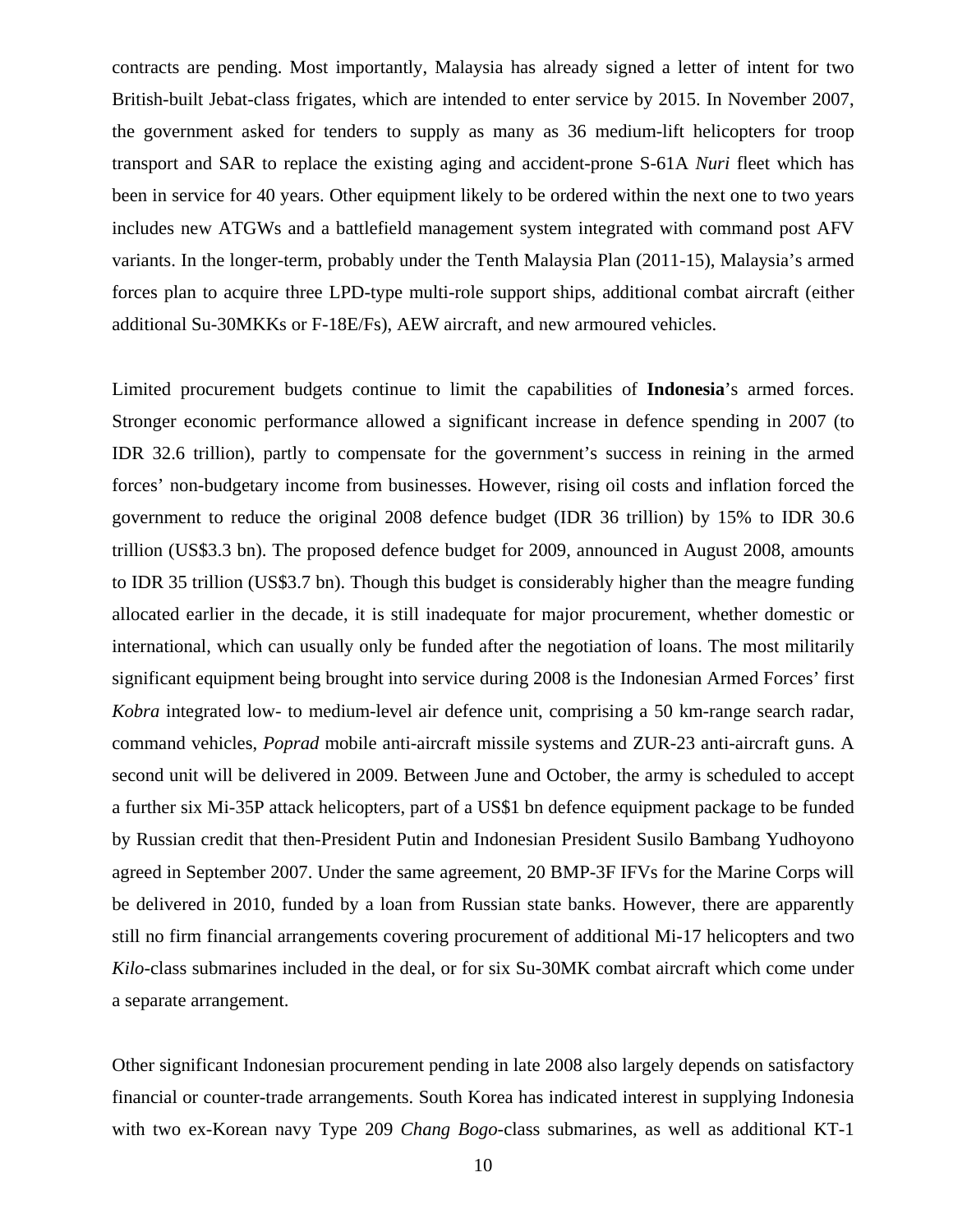training aircraft (a variant of which could also replace OV-10F counter-insurgency aircraft already withdrawn from service). There could be an element of technology transfer to Indonesia, which would provide crude oil and CN-235 maritime patrol aircraft for South Korea's coast guard in return. When he visited Jakarta in February 2008, US Defense Secretary Robert Gates offered Indonesia six F-16C/D combat aircraft and C-130J transports to be paid for through FMF or FMS mechanisms. However, Defence Minister Juwono Sudarsono said in April that Indonesia's defence budget was insufficient for such a purchase. Indonesia requested US\$15.7m

in FMF funding in 2008: this would provide only for the purchase of surplus US equipment such as helicopters. The following month, the minister argued that the procurement emphasis should be on transport aircraft, ships and vehicles that would equip Indonesia's armed forces better for disaster relief operations.

Funding shortages mean that even procurement from Indonesia's state-owned domestic aviation and defence industry depends on the availability of loans to fund production. For example, of 16 NAS-332 Super Puma helicopters initially ordered as long ago as 1989, only seven had been delivered by 2008. Under an agreement reached in mid-2008, the relevant state companies will receive bank loans allowing them to accelerate production of five more NAS-332s (most of which are supposed to be delivered by the year's end) and 150 APCs, and to begin upgrading four C-130s. There may also be additional orders for CN-235 and NC-212 transport and maritime patrol aircraft.

Following the economic damage inflicted by the financial crisis of 1997, **Thailand**'s armed forces were until recently in a 'make do and mend' phase, with significant procurement mainly limited to second-hand equipment. Evidence of how hard-pressed Thailand's armed forces were - in terms of funding – partly as a result of the need to fund operations in the south of the country – was seen in the original requirements set out for competitors in the programme to procure 16 new fighter aircraft. As well as paying in rice or frozen chicken, Bangkok required at least 100 per cent industrial offsets as well as provision for local assembly. Unsurprisingly, international defence suppliers showed little interest in receiving Thai poultry in exchange for combat aircraft. Despite Thailand's economic recovery earlier this decade, Thaksin Shinawatra's governments (2001-6) kept defence spending down. However, one important impact of the September 2006 military coup which overthrew Thaksin was major defence budget increases: by 34% in

2007 and 28% in 2008. Despite the preoccupations of the Thai army with attempting to maintain internal security in the face of a major insurgency from 2004 in the country's three Muslim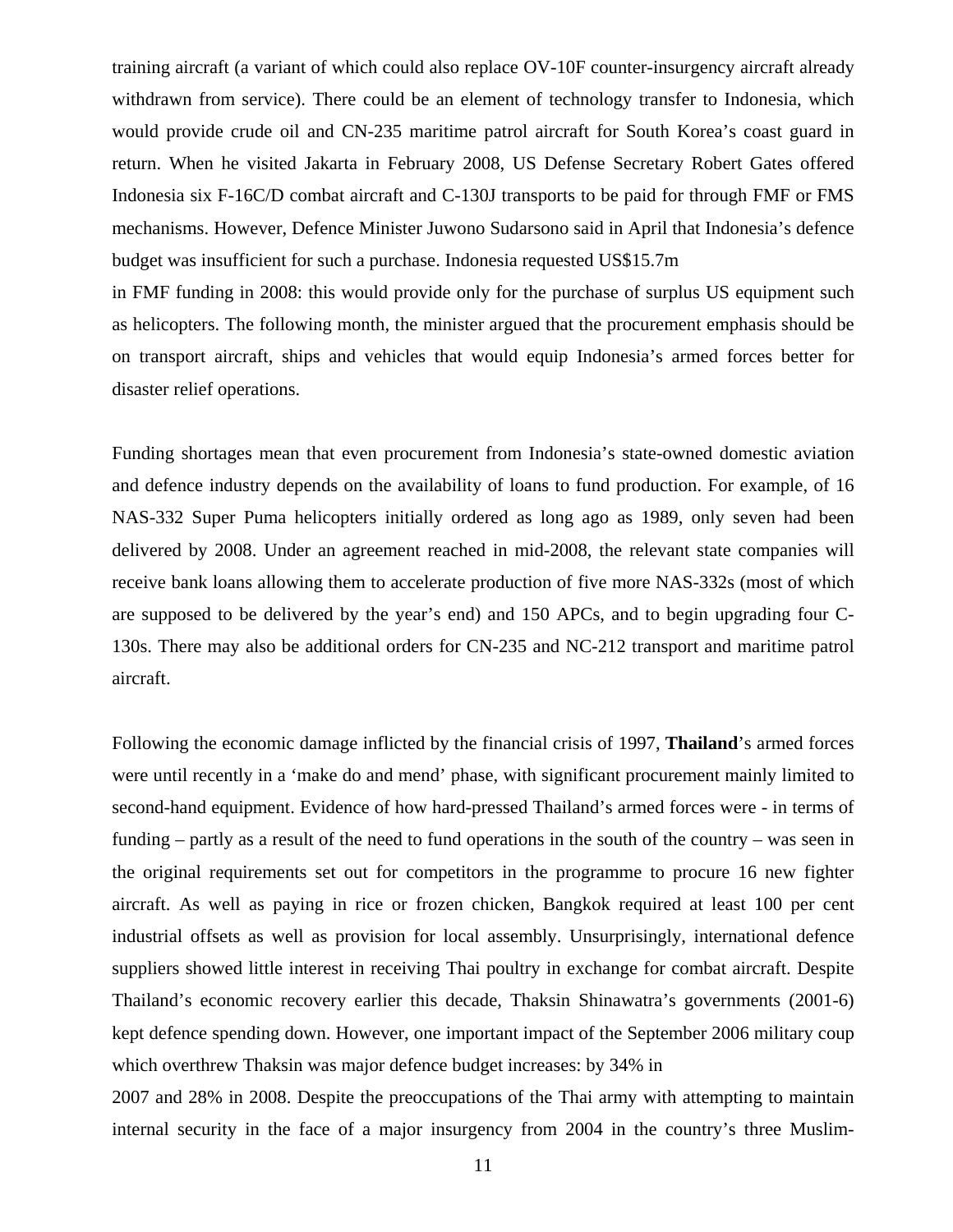dominated southernmost provinces, while simultaneously reassuming its role as political arbiter in Bangkok, the armed forces' leaders have used their substantially expanded resources (approximately 30 percent of which are available for procurement) to resume efforts to strengthen conventional as well as counter-insurgency capabilities. A US\$1.1bn package agreed with Sweden's Defence Materiel Administration approved by the Thai Cabinet in October 2007 covers acquisition of not just 12 JAS-39C/D *Gripen* multi-role combat aircraft and two Saab 1000 *Erieye* AEW aircraft, but also a new national air defence system based on the Swedish air force's *Air Force 2000* concept. Other equipment purchases approved by the military-appointed interim government in its last months covered 50 Chinese C-802 naval cruise missiles, 96 BTR-3E1 amphibious APCs, and Israeli machine-guns and rifles.

In advance of democratic elections in December 2007, Thai military leaders argued the case for a defence procurement budget of at least THB317 bn (US\$9.3 bn) over the 2009-18 period, to provide for the purchase of a submarine for the navy, additional combat aircraft, as well as new army equipment. The advent in February 2008 of a democratically-elected government in which Samak Sundaravej was prime minister and defence minister did not undermine the armed forces' budget or procurement plans. In June 2008, Samak's government – apparently accommodating the military leadership's wishes - proposed that the defence budget for the 2009 fiscal year (starting 1 October 2008) should increase by 17.8% over 2008 to THB169.1 bn (US\$4.9bn).

Some Southeast Asian armed forces have not fared so well. In **the Philippines**, chronic funding shortages have prevented implementation of the AFP Modernization Act, which is supposed to have guided development of the armed forces since 1995. At around US\$1.2bn annually, Manila's defence spending is by far the smallest of any of the larger Southeast Asian states (that is, excluding Brunei, Cambodia, Laos and Timor-Leste).

In support of President Gloria Macapagal Arroyo's aim to eradicate her country's insurgencies by the time she leaves office in 2010, the Philippine government is attempting to implement an ambitious Capability Upgrade Program (CUP) for the armed forces. Procurement priorities under the CUP include infantry weapons, land vehicles, modern communications equipment, and missile-armed fast attack craft. However, recent

defence budget increases – by more than 20% to PHP 56.5bn in the 2008 Fiscal Year (with a further 9.6% expansion proposed in 2009) – and occasional extra-budgetary funding allocations – are still inadequate to provide the scale of procurement funding the AFP envisaged for the Program (PHP 30bn in 2007-12; PHP 60bn in 2012-18; PHP 120bn in 2018-24). In essence, successful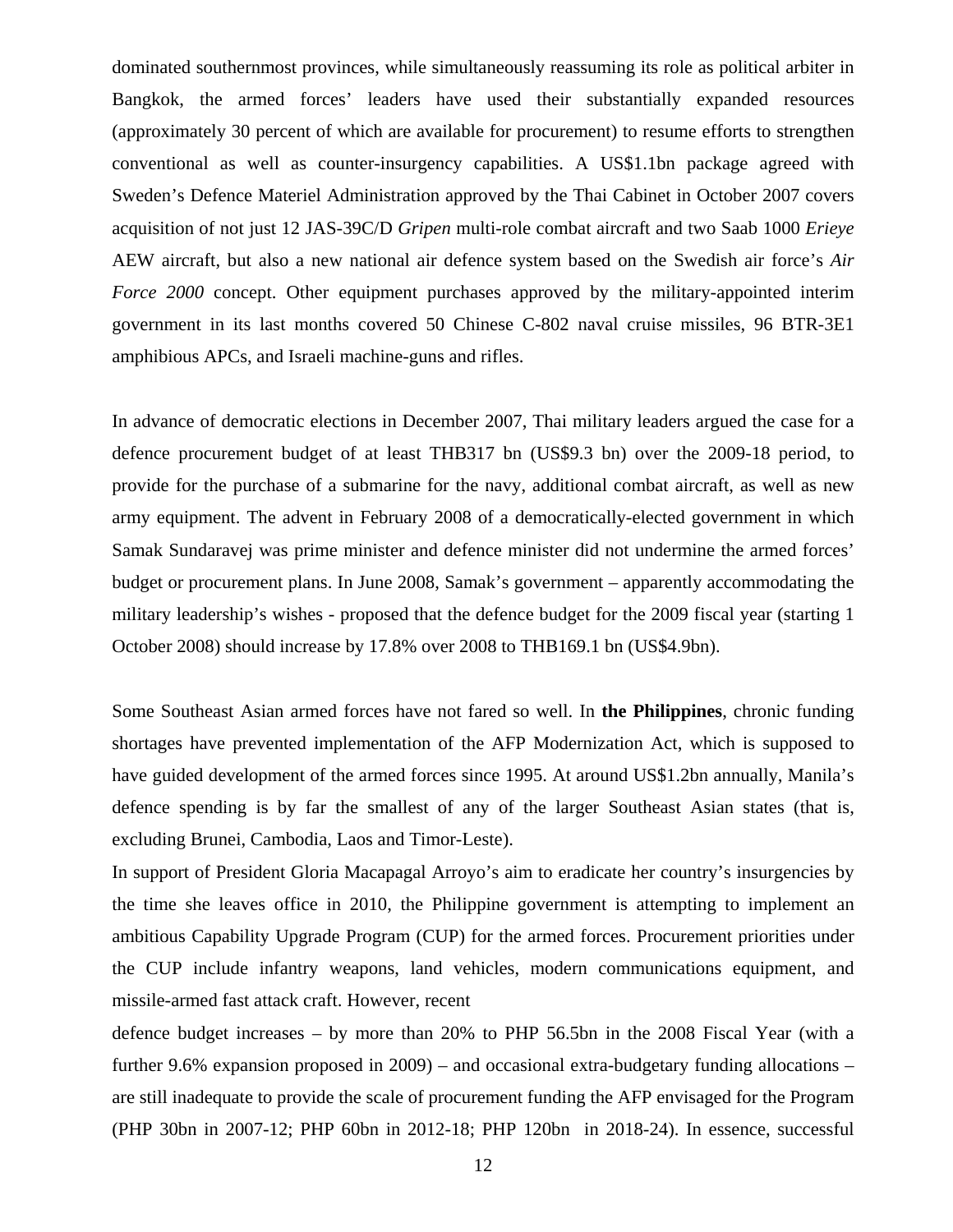execution of the CUP will require rapid economic growth. Moreover, inflation running at 12% in 2008 is undermining the impact of recent budgetary increases.

Though the CUP prioritises army requirements, during 2008 there has been particularly emphasis on renewing the capabilities of the Philippine Air Force, which plays a key supporting role in the continuing counter-insurgency campaign in the south but has long suffered from low serviceability. Eighteen SF-260F primary trainers were ordered in May. A tender is expected in October for utility and attack helicopters, up to five additional C-130 transports may be ordered to supplement the three remaining aircraft of the type (two of which were expected to return to service by early 2009 following refurbishment), and three light transport aircraft are needed to replace ageing N-22B Nomads. Twenty UH-1H helicopters are being refurbished in the US, and South Korea has donated 15 T-41D trainers, which will be delivered in late 2008. The air force has stated a requirement for a revived fighter capability from 2011-12, but special funding outside the CUP would be needed to finance this project.

Because of the nature of their political systems and economies, it is difficult to estimate defence spending by Myanmar and Vietnam with great accuracy. However, it is clear that despite their overall national poverty neither of these states has opted out of modernizing its conventional forces. Both Myanmar and Vietnam – looking towards deterring potential challenges from Thailand and China respectively - have, for example, taken delivery of advanced Russian combat aircraft since 2003. **Vietnam**, increasingly concerned over Chinese pressure on its claims in the Spratly Islands in the South China Sea, is putting particular effort into modernising its maritime forces, ordering new Russian naval vessels and Polish maritime patrol aircraft earlier in the decade. After collapsing with the withdrawal of Soviet military aid in the late 1980s, Hanoi's defence spending has increased significantly during the current decade with the fast growth of Vietnam's economy. However, in May 2008 rising oil prices and troublesome inflation led Vietnam's government to announce budget restrictions, which seemed certain to affect the armed forces. In any case, the annual military procurement budget - thought to be approximately US\$500m – was hardly lavish. Funding has apparently still been insufficient to permit an order for the eight Su-30MK combat aircraft that Vietnam's air force requires to supplement the four aircraft of this type delivered in 2004. In general, Hanoi sees Western defence equipment as unattainably expensive. Nevertheless, the US government's amendment of its International Traffic in Arms Regulations in April 2007 allows it to consider non-lethal defence exports to Vietnam on a caseby-case basis, opening the way for preliminary discussions over the possible sale of CH-47D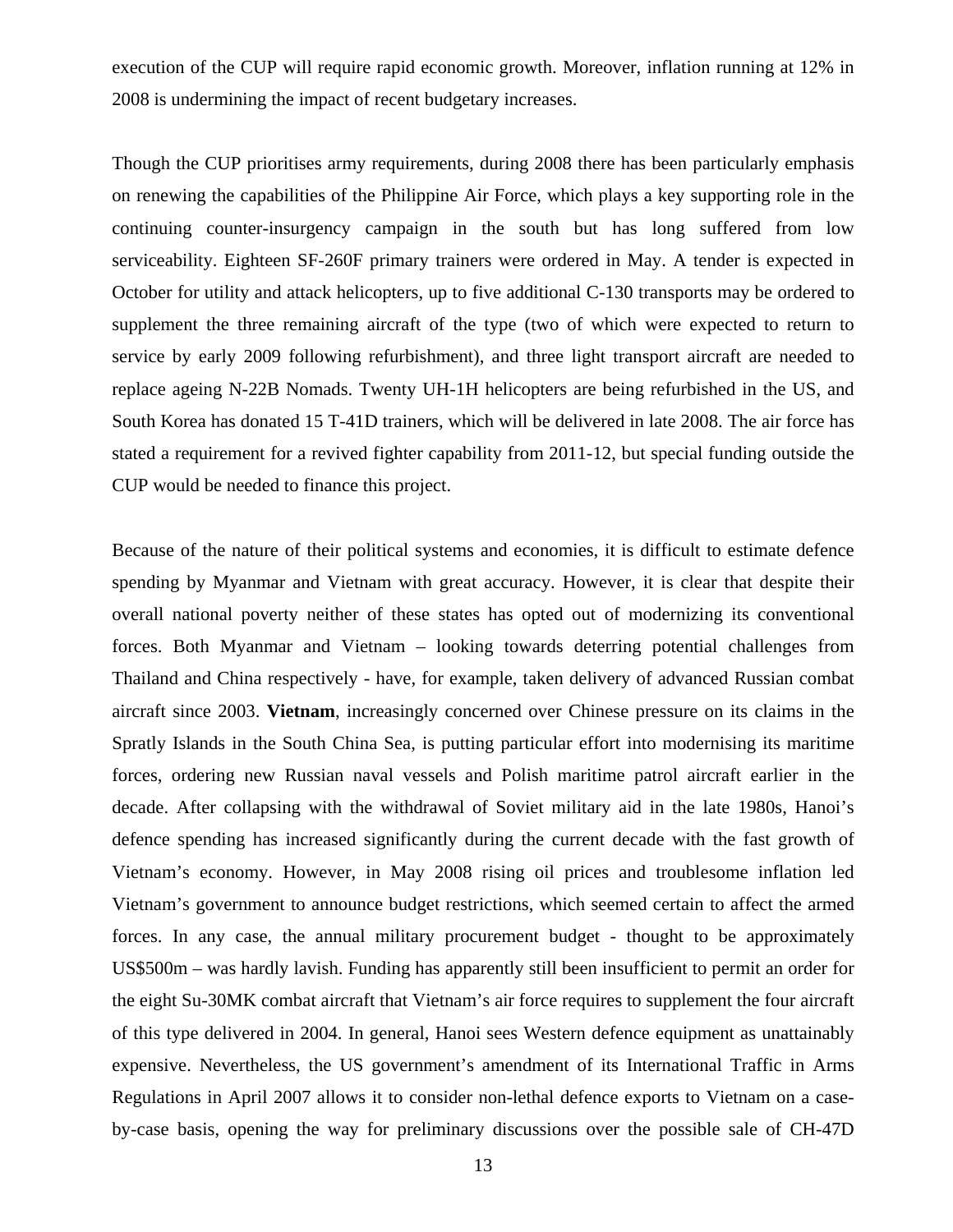Chinook helicopters. In April 2008, the French company Arianespace launched Vietnam's first satellite, Vinasat-1, from its base in Korou, French Guiana. Vinasat-1 will play an important military part in boosting the independence and security of Vietnam's military as well as civilian satellite communications.

#### *Procurement and capability: not synonymous*

In general, throughout Southeast Asia, the emphases seen during the 1990s on developing navies and air forces, and to a lesser extent army rapid deployment forces, have continued. But *militarily significant* new capabilities have been slower to develop than might have been expected. Singapore has made the most progress. Leveraging its key advantages of a highly-developed economy and a relatively well-educated population, reinforced by increasingly intense interaction with the armed force, defence industries and R&D establishments of the United States and other advanced industrial states, the city-state's defence ministry has made overt efforts to transform the military. Notably, it has established a Future Systems Directorate and a Singapore Armed Forces Centre for Military Experimentation, and has formulated new doctrines emphasising the role of technology in future warfare. The Singapore Armed Forces have increasingly fielded sophisticated command, control, communications and computer systems, and also intelligence, surveillance and reconnaissance capabilities that far surpass those of regional neighbours. Singapore has also stressed joint-service operations and robust logistic support, and has made considerable investments in simulators for training, and in infrastructure. Almost 10% of Singapore's military budget is channelled to R&D, information technology procurement and experimentation: these allocations are separate from other procurement spending.

But there is little sign of similar developments elsewhere in Southeast Asia. All too often, major defence procurement by Southeast Asian states seems to be based on prestige and other irrational factors. The only potential peer-competitor for Singapore in terms of military transformation is Malaysia, but the trend of recent Malaysian military procurement has indicated a dominant interest in acquiring major, expensive, high-profile systems which may not necessarily improve effective military capability: the apparent preference for main battle tanks over AEW aircraft hardly indicates a forward-looking defence mind-set. Joint-service cooperation remains rudimentary in most Southeast Asian states apart from Singapore. However, Singapore's technological superiority would by no means assure victory in any conflict with regional adversaries. Singapore's armed forces rely on conscripts and reservists for the bulk of their personnel, they almost totally lack combat experience, their leadership is effectively untested, and their potential adversaries might